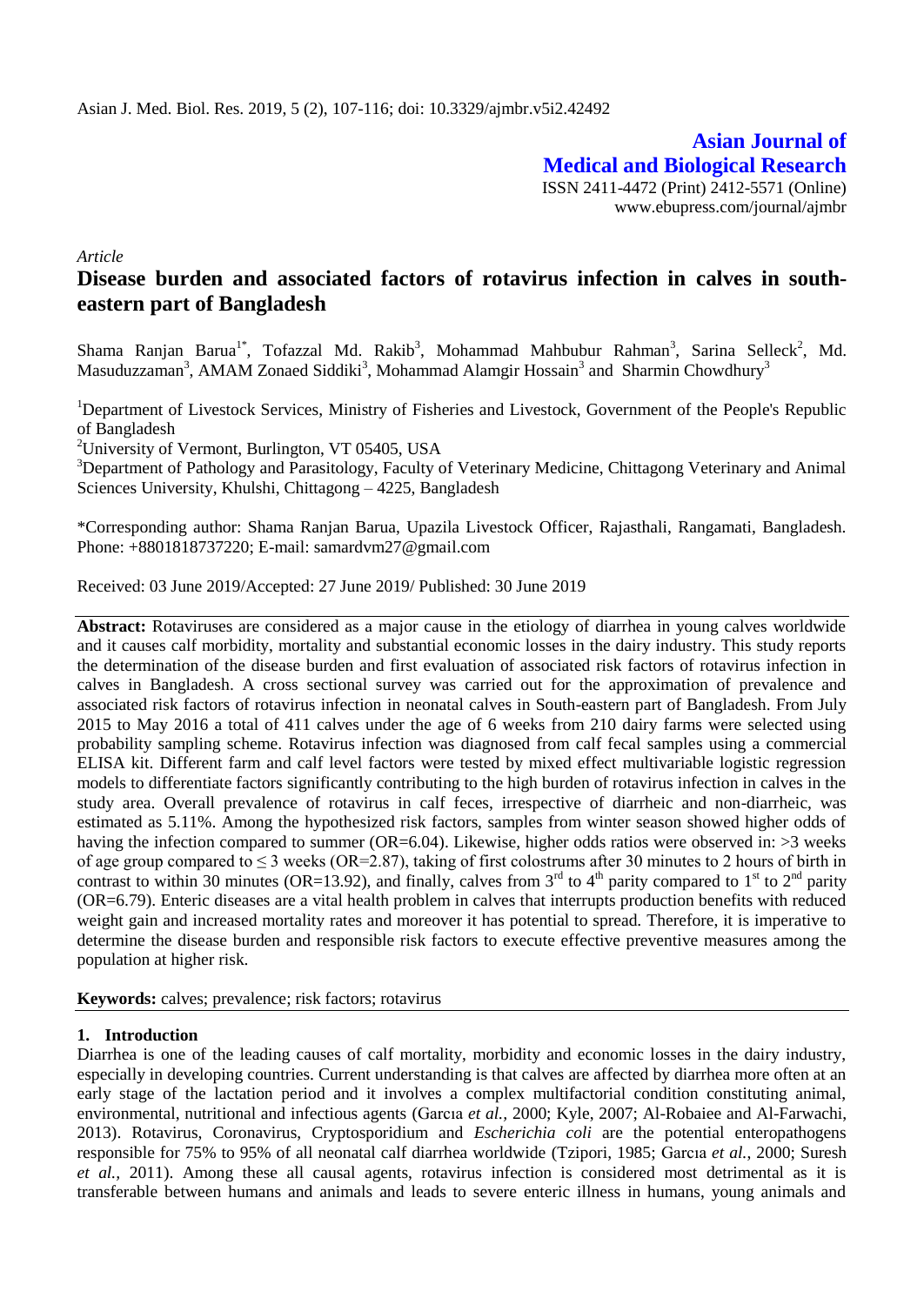birds. [\(Nataraju](#page-9-3) *et al.*, 2009; [Martella](#page-9-4) *et al.*, 2010) and rotavirus alone generate diarrhea in around 27-36% newborn calves [\(Chauhan and Singh, 1996\)](#page-8-1).

Rotavirus is the member of the family Reoviridae- the non-enveloped viruses contain a segmented, doublestranded RNA genome. There are eight distinct groups or serogroups of rotaviruses named as A to H, based on antigenic property of the VP6 protein; among these, rotavirus A (RVA) shows more diversity [\(Matthijnssens](#page-9-5)  [and Desselberger, 2012;](#page-9-5) Anh *[et al.,](#page-8-2)* 2014). Groups A to C are pathogenic for humans as well as animal species, where as groups D to H are responsible for infection in avian species only [\(Dhama](#page-8-3) *et al.,* 2009; [Matthijnssens](#page-9-6) *et al.,* [2012;](#page-9-6) Anh *[et al.,](#page-8-2)* 2014; [Gachanja](#page-8-4) *et al.,* 2015).

Rotavirus is environmentally distributed worldwide and was extensively studied [\(Straw, 2006;](#page-9-7) [Zimmerman](#page-9-8) *et al.*[, 2006\)](#page-9-8). Prevalence of rotavirus was estimated ranging from 11.81% to 26.8% in different parts of the neighboring country India (Pantnagar and Dehradun, Northern india, Punjab, Madhya Pradesh and Kolkata) among diarrheic calves [\(Jindal](#page-8-5) *et al.,* 2000; [Nataraju](#page-9-3) *et al.,* 2009; [Basera](#page-8-6) *et al.*, 2010; [Malik](#page-9-9) *et al.,* 2013). In different European countries rotavirus infection was widely examined. In Sweden between 1993 and 2006 estimated prevalence was 24-47% [\(De Verd Er, 2006\)](#page-8-7), 42% in diarrheal outbreak in the UK [\(Reynolds](#page-9-10) *et al.,* [1986\)](#page-9-10), 37 to 47.4% in France [\(De Rycke](#page-8-8) *et al.,* 1986; [Bendali](#page-8-9) *et al.,* 1999). In Bangladesh, prevalence of rotavirus infection in calf feces varied from 0 to 7% in previous studies [\(Samad and Ahmed, 1990;](#page-9-11) [Selim](#page-9-12) *et al.,*  [1991;](#page-9-12) [Alam](#page-8-10) *et al.,* 2013).

Many factors were found to be responsible for influencing the severity and pathogenesis of rotavirus infection in calves. Factors like intake of colostrums, age and health status of the calves, immune status of the dam, degree of exposure and virulence of virus, and the presence of secondary pathogens were revealed as key parameters [\(Chauhan and Singh, 1996;](#page-8-1) [Steele](#page-9-13) *et al.,* 2004; [Dhama](#page-8-3) *et al.,* 2009). Epidemiological studies revealed that calves are more vulnerable to rotavirus infection at 1-3 weeks of age and age is demonstrated as the most important influencing factor [\(Radostitis](#page-9-14) *et al.,* 2000; [Dhama](#page-8-3) *et al.,* 2009). Colostrums contain specific antirotaviral antibodies that prevent infection and diarrhea at an early age, while it declines rapidly, and about three days post partum the concentration becomes non-protective [\(Kyle, 2007\)](#page-9-0). The results of several investigations pointed out that mixed infections are more common in calves at an early age than infections with single pathogens and rotavirus infection usually occurs in combination with *E. coli* or corona virus, might lead to high mortality [\(Radostitis](#page-9-14) *et al.,* 2000; [Dhama](#page-8-3) *et al.,* 2009). Furthermore, rotavirus was frequently found in calves kept in large groups [\(Kyle, 2007\)](#page-9-0). However, the morbidity rate varies from herd to herd and from one year to another; the survival of rotavirus in air and on surfaces was found to be influenced by the air humidity [\(Radostitis](#page-9-14) *et al.,* 2000). Additional factors like dehydration, unhygienic surroundings, variations in temperature or chilling during winter and high population density in farms might enhance the disease condition [\(Chauhan](#page-8-1)  [and Singh, 1996;](#page-8-1) [Dhama](#page-8-3) *et al.,* 2009)

Although shedding of rotavirus is known to be unexceptional in dairy calves in developing countries, little has been published on prevalence and possible risk factors for the infection in dairy calves in Bangladesh. Taking into account the zoonotic potential of rotaviral diarrhea in calves and its economic impact on dairy industry of Bangladesh, we conducted a comprehensive study using pertinent diagnostic protocols, standard study design and advanced statistical analyzing tools for a precise understanding of disease burden and risk factors. In Bangladesh, few studies concerning bacterial and parasitic neonatal calf diarrhea has been executed, but published study concerning virus is substantially low; no risk factor study was retrieved on rotaviral infection. To the best of our knowledge, this is the first comprehensive research in Bangladesh to evaluate the associated factors of rotavirus infection in calves. Moreover, it is unknown whether risk factors identified by previous works done elsewhere (in abroad), are associated with the risk of infection and diarrhea in the study area. Nevertheless, diagnosis and treatment of rotaviral diarrhea in claves involves cost; could be a concern for small holding dairy farms abundant in the study area [\(Chowdhury](#page-8-11) *et al.*, 2017). Knowing the risk factors might assist them in preventing the disease prior infection. Therefore, this study was carried out with the objective of estimating prevalence and identifying potential calf-level and herd-level risk factors for rotaviral diarrhea among dairy calves less than 6 weeks of age so that possible control measures can be established to reduce the calf mortality and zoonotic infection potential.

## **2. Materials and Methods**

## **2.1. Study area and period**

This study was conducted in three different distinct geographic areas situated in the south-eastern part of Bangladesh under Chittagong division; hilly, coast and plain land. Administratively Bangladesh is divided into divisions (largest administrative area). Divisions are further divided into districts and districts into sub districts. Chittagong metropolitan and Patiya upazilla (sub-district) were selected as plain land under Chittagong district,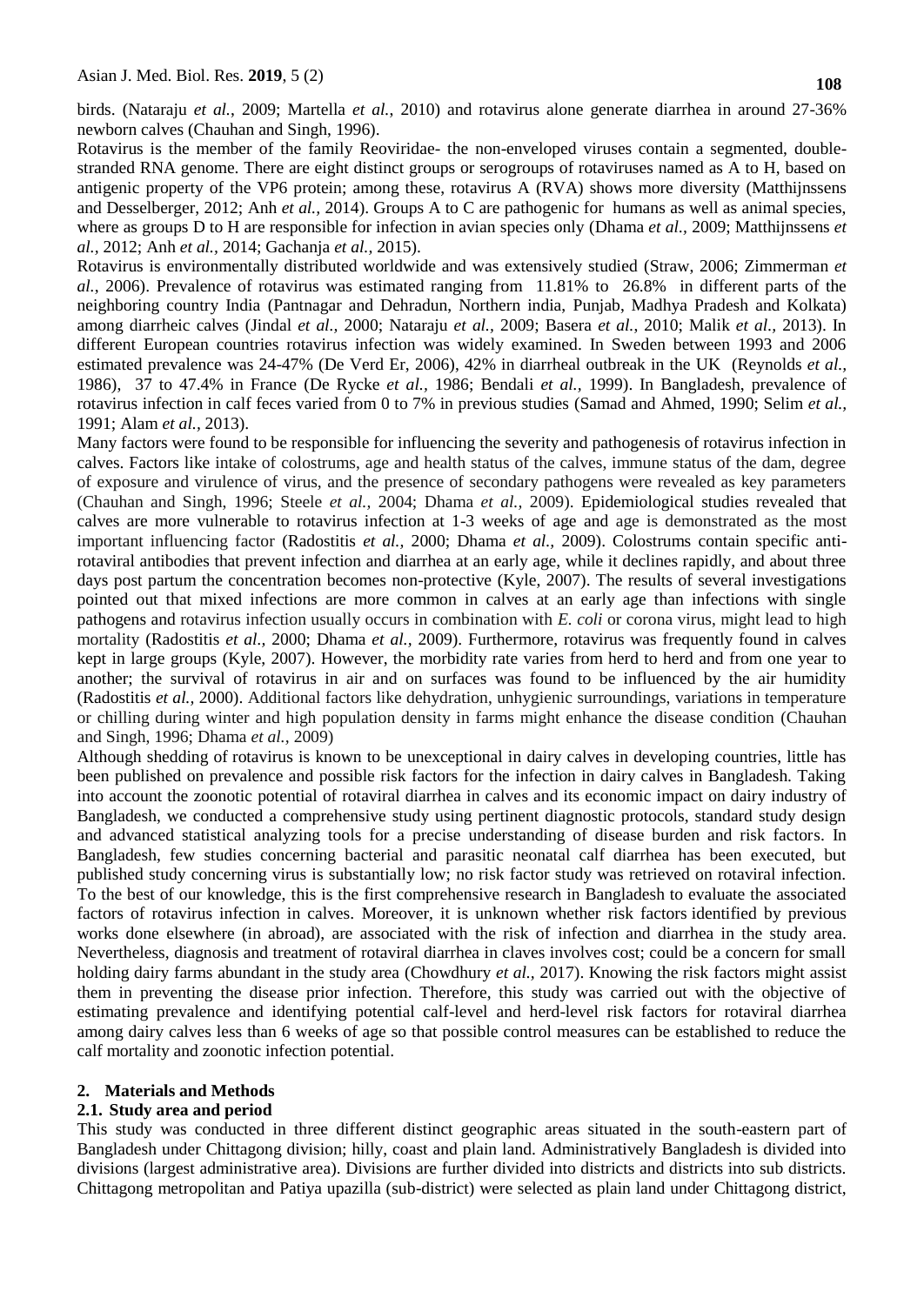Rangamati sadar and Kowkhali upazilla were chosen as hilly area under Rangamati district and Chakaria and Pakua upazilla as coastal area under the district of Cox"s bazar using probability sampling. The present study was conducted from July, 2015 through May, 2016.

# **2.2.Sampling strategy and study population**

We followed a multi stage (three stages) random sampling strategy to select study subjects. Our study area was Chittagong division and study unit was individual calf. A list of all districts and sub districts under Chittagong division was collected from Bangladesh Bureau of Statistics. Districts under the division were divided into 3 regions; hilly, coast and plain. At first stage of sampling, one district from each geographical region was selected using simple random sampling; Chittagong district was selected purposively though. At second stage, two sub districts from each selected districts were selected using random sampling. At the third stage, to select farms under sub districts, we collected the sampling frame created by the Sub-project Manager Team under the project HEQEP CP: 3220, Chittagong Veterinary and Animal Sciences University (CVASU), Chittagong, Bangladesh for the dairy farms within Chittagong metropolitan area and Patiya. For other sub districts no sampling frame was available and convenience sampling strategy was followed to select farms. However, during convenience sampling, discussions about the locations and variety of farms were discussed thoroughly with the local practitioners to include as much as variation possible in to the study from those areas. Where sampling frame existed, a random number table was used to draw farms from the sampling frame. After selection of dairy farms, all calves less than 6 weeks of age within the selected farms were picked for sample collection. Our targeted sample size was 395 calves. Sample size was calculated considering 50% estimated prevalence (due to unavailability of reliable estimate at the study area) and 5% allowable error. We selected 101 farms from Chittagong district, 65 farms from Cox"s Bazar district and 43 farms from Rangamati district. After completion of sampling procedure we ended up with 411 samples from diarrheic and non diarrheic calves within the mentioned age group.

# **2.3.Study design and data collection tool**

We followed a cross sectional survey design to collect data from the selected farms and calves. A questionnaire (for data collection) was developed before the initiation of the survey. A comprehensive literature review was done before formulating the questionnaire to congregate information about potential risk factors for rotaviral infection in calves. The draft questionnaire was discussed with selected practitioners working on calf diarrhea and to epidemiologist experienced with risk factor analysis. The questionnaire was corrected according to the suggestions of the experts. A pilot study was done including a small number of farms around the center of the research station (CVASU, Bangladesh) and was amended accordingly where necessary.

## **2.4.Specimen collection**

Fecal samples were collected from rectum using a disposable latex glove and in some cases the middle layer of a fresh voiding on the floor was collected when rectum was empty. All standard precautionary measures were taken in consideration during sample collection. All the samples were collected separately in a sterilized plastic container and labeled properly with the identification number, type and age of animal, location and time of sample collection etc. and transported carefully in an ice box to the laboratory preferably within 24 hours of collection.

## **2.5.Sample processing**

Laboratory analysis was done at the clinical pathology laboratory, Department of Pathology and Parasitology, CVASU, Chittagong on the day of collection. Fecal samples were divided into 2 ml aliquots and refrigerated. One aliquot was stored at 4°C until processing for the commercial ELISA test kits at the laboratory. The remaining 2 ml aliquots of feces were stored at -70°C for further testing, if required.

## **2.6.ELISA testing**

A total of 411 fecal samples were tested using a commercial ELISA kit for rotavirus (Antigenic ELISA kit for detection of rotavirus, Bio-X® Diagnostics; Jemelle, Belgium) according to the instruction of the manufacturer. Briefly, 100 µl of diluted samples (50 µl of dilution buffer and then 50 µl of undiluted feces) were plated into the wells of a microplate coated with the appropriate antibody. The plate was held at room temperature (approximately 21°C) for 60 min and then washed manually using the washing solution provided. Then 100 µl of conjugate solution was added to the wells for each sample and the plate was held at room temperature (approximately 21°C) for 60 min. After a final wash, tetramethylbenzidine (TMB) substrate was added to each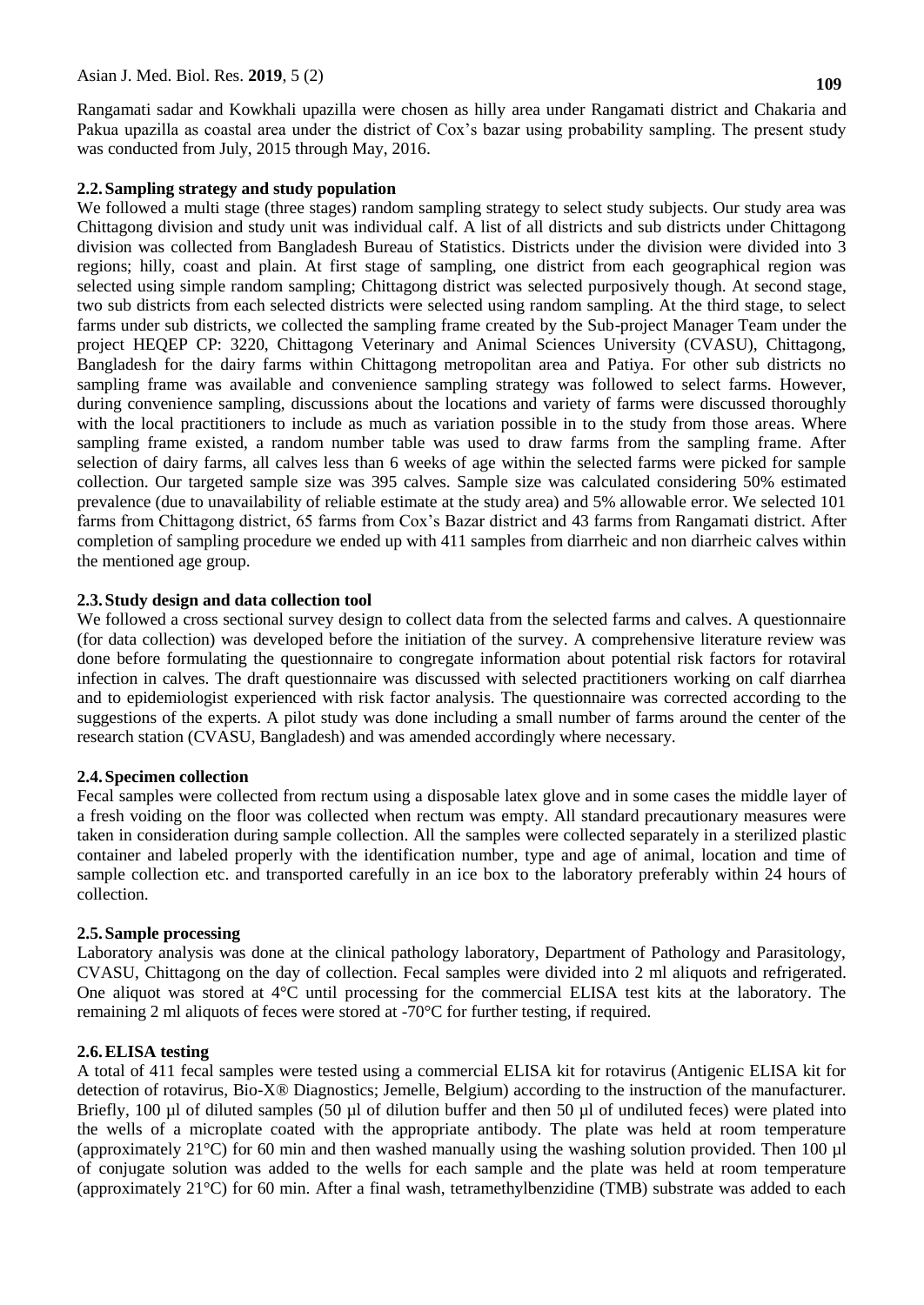well and the plate was incubated at room temperature for an additional 10 min. Then 50 µl of stop solution was added and the optical densities were measured at 450 nm using an ELISA plate reader (Labsystems Multiscan Biochromatic; Labsystems, Basingstoke, UK). The ELISA reader was used to transfer optical density data, according to the manufacturer's instruction. Positive and negative reaction in ELISA was decided based on color changes after adding stop solution as well as calculating the optical density value. Blue color changed to yellow after adding stop solution was recognized as positive and optical density value was >1.088 for positive and <1.088 for negative to rotavirus.

## **2.7.Data management**

The dependent variable was the calf-level rotavirus test result in ELISA (positive, negative).We started with 39 variables from the questionnaire based on preceding understanding hypothesized to be linked with rotaviral infection in calves in different countries. A farm level variable was defined as a variable with homogenous value for all calves in a farm across the study period. The variable "season" was extracted from the sample collection date. In Bangladesh, though officially there are six seasons, due to minimal variation in temperature and other environmental factors across different seasons, seasons can be divided broadly into 2 main types. For the present study we divided two seasons as: (1) winter = October, November, December, January, February, (2) summer = March, April, May, June, July, August, September. The continuous variables (herd size, total area of the farm, population density, age, body weight) were inspected for linearity and to do so they were categorized into 4 categories using quartiles as cut-off values. Logistic regression analysis was executed employing the categorized variables and assessed if there was a growing (or declining) tendency in the parameter estimates. If there was a linear grow or decline in the parameter estimates, we concluded linearity in the continuous variable. If nonlinearity was notified in the continuous variables, we included the variable as categorical variable in to the model using quartile to categorize it. Some continuous and quantitative variables were categorized corresponding to prior perception, for example, age of the calves were divided in to 2 levels;  $\leq$ 3 weeks and >3 weeks, parity in 3 levels; 1-2, 3-4, >4. Some variables were not included in to the analysis due to either less variation (e.g. grazing, loose motion in family members of the farm owner) or too much variation (species of other animals rearing within the same premise). The later one was further categorized as presence or absence of other animals within the farm regardless species and included in to the analysis.

## **2.8.Statistical analysis**

Throughout the study period, 411 calf test results from 210 dairy farms were incorporated into the analysis. Spearman correlation coefficient was used to assess correlation between the 39 independent variables incorporated in to the study. Variables with a Spearman correlation coefficient above 0.4 were judged correlated. Continuous variables were plotted using scatter plots for visual evaluation of correlation. During the selection procedure, depending on existing knowledge, biological plausibility of correlation between variables was also judged. Finally, univariable analysis was performed for the chosen explanatory variables and those having *P*-value ≤0.1 were selected for multivariable analysis. Descriptive analysis was accomplished by modes of frequency (N, %) of positive and negative calf level test results overall and stratified by selected explanatory variables.

## **2.9.Multivariable analysis**

Multivariable logistic regression analyses with random effects (using a generalized linear mixed model) were conducted to assess the influence of different likely explanatory variables (categorical/categorized and binary) on the binary outcome variable: rotavirus test status of the calf. To approximate the region and farm level random effects, a simple random effect model was executed initially. Hierarchical level (farm or calf) of the variables were maintained during modeling. A backward elimination strategy was followed by deleting one variable at a time with the highest *P*-value. After deletion of one variable from the model, the coefficient of significant variables was inspected for any change in the estimates; the variable was retained in to the model for more than 20% change, to account for its confounding influence. All variables with a *P*-value <0.05 were incorporated into the final model. Interactions between all explanatory variables (2 ways) were checked in the final model.

Data management and analysis were performed using SAS version 9.2 (SAS Institute Inc., Cary, NC). For descriptive analysis, the procedures PROC FREQ, PROC CORR, PROC GPLOT, and PROC UNIVARIATE were used, and for the univariable and multivariable analyses, PROC GLIMMIX commands were used.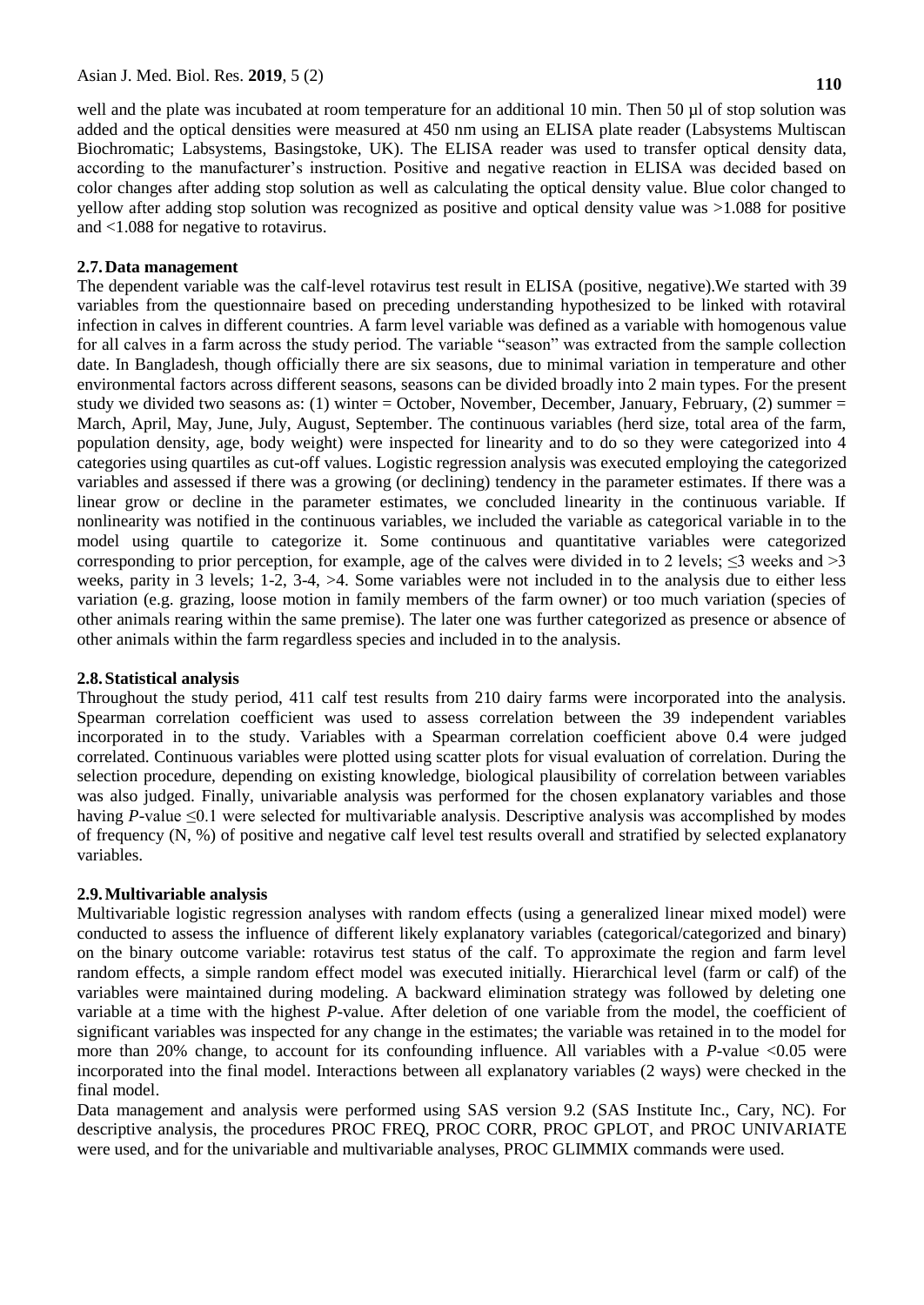# **3. Results**

In total, 411 diarrheic and non-diarrheic fecal samples and their relevant herd and farm level information were collected and analyzed to determine the prevalence of rotavirus infection in calves in south-eastern region of Bangladesh.

Correlation was observed between 'total farm area' and 'herd size'. 'Population density' was correlated with both 'total farm area' and 'herd size'. Due to correlation, 'total farm area' and 'population density' were not included in to the analysis. "Age of the calf" and "body weight" was correlated at borderline (correlation coefficient 0.4) as continuous variable and we decided to use both variables as categorical variable in to the model; also because nonlinearity was observed with outcome variable. Altogether, 11 variables were statistically significant at a level of 0.1 in the univariable analysis and included in the initial multivariable logistic regression model (Table 1).

The overall prevalence of rotaviral infection in calves less than 6 weeks of age was estimated as 5.11% (21/411). Higher prevalence (7.14%) was observed in calves with more than 3 weeks of age compared to calves less than 3 weeks of age (prevalence=3.26%). Winter had a higher prevalence (9.59%) compared to summer months (4.14%). Only one calf (0.89%) without the history of calf scour was notified positive to rotavirus compared to recovered (5.77%) calves and calves currently having diarrhea (7.18%). A higher prevalence (9.88%) was observed among calves those were given colostrums after 30 minutes to 2 hours compared to calves given colostrums within 30 minutes of birth (1.81%). See Table 1 for stratified prevalence of other variables.

In multivariable analysis, five variables (season, age, first colostrums after birth, parity and maximum age difference between calves within a pen) were found statistically significant (Table 2). It was revealed that, in winter season, the odds of having rotavirus infection among calves less than 6 weeks of age was 6 times higher compared to summer months (baseline). When calves become aged >3 weeks, they become more susceptible (OR=2.87) to rota viral infection. Feeding colostrums to calves as early as within 30 minutes of birth (baseline) was proven better over feeding it after 30 minutes of birth (OR=13.92). Calves with parity 3-4 showed a significantly higher chance (OR=6.79) of having the infection compared to other parity categories. When the maximum age variation within a calf pen was <4 weeks, calves were more prone to positive infection (OR=12.27).

Random effect of region was not found noticeable (estimate=0.083) in the simple initial random effect model and was removed from further analysis accordingly. Random effect of farm was estimated as 0.354. Interactions between explanatory variables were not significant.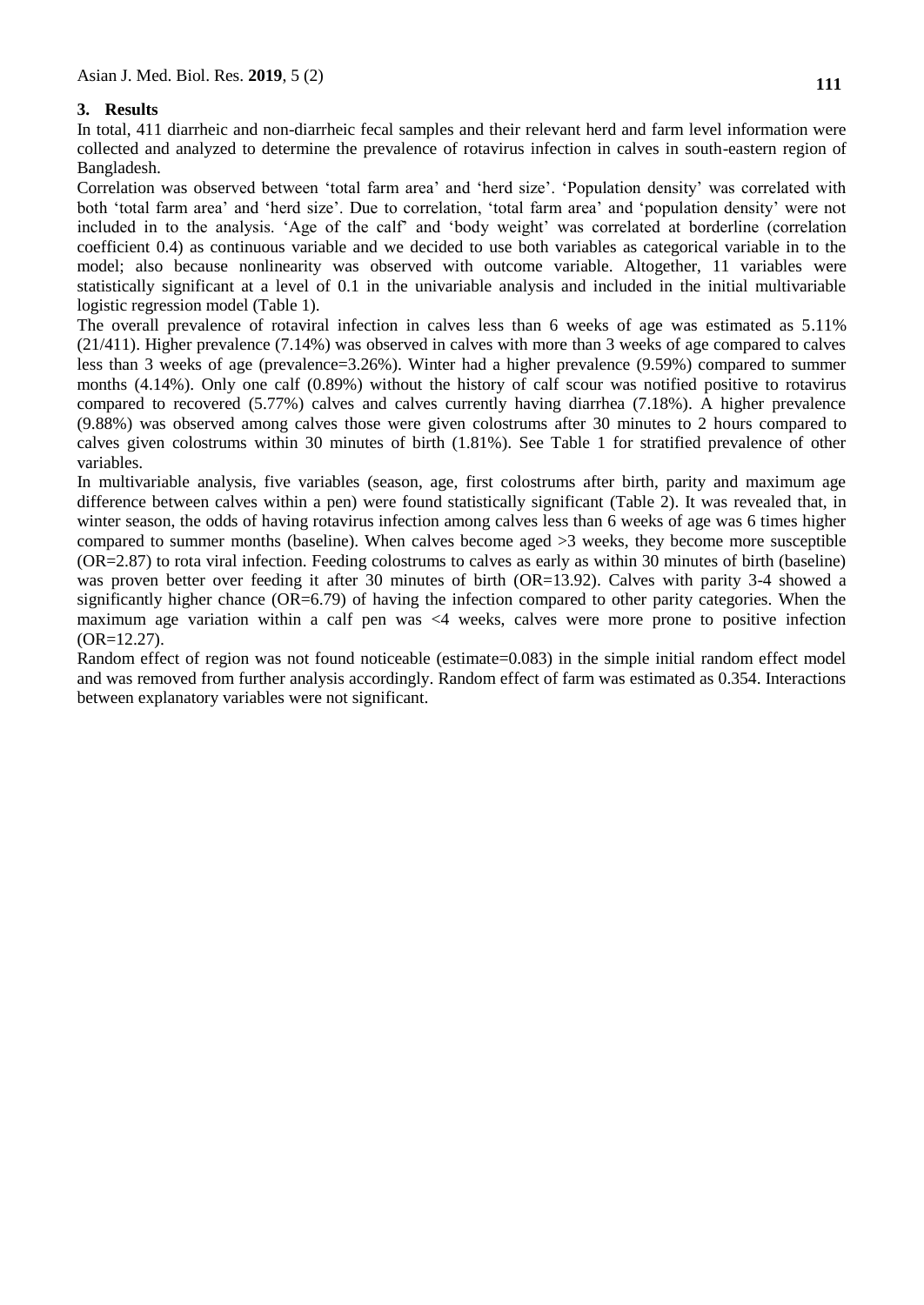| <b>Variable</b>              | <b>Level</b>            | $N$ (calf)       | Positive N $(\% )$ | <b>OR</b>      | CI             | <b>P-value</b>    |
|------------------------------|-------------------------|------------------|--------------------|----------------|----------------|-------------------|
| <b>Season</b>                | Summer                  | 338              | 14(4.14)           | $\mathbf{1}$   |                | 0.07              |
|                              | Winter                  | 73               | 7(9.59)            | 2.45           | $0.95 - 6.31$  |                   |
| Age (weeks)                  | $\leq$ 3                | 215              | 7(3.26)            | 1              |                | 0.07              |
|                              | >3                      | 196              | 14(7.14)           | 2.28           |                |                   |
| Type of barn                 | Closed                  | 113              | 11(9.73)           | 1              |                | 0.03              |
|                              | Partially open          | 144              | 6(4.17)            | 0.40           | $0.14 - 1.12$  |                   |
|                              | Open                    | 154              | 4(2.60)            | 0.24           | $0.07 - 0.79$  |                   |
| Floor of the calf            | Concrete/slatted        | 245              | 10(4.08)           | 1              |                | 0.04              |
| area                         | <b>Brick</b>            | 103              | 10(9.71)           | 2.52           | $1.01 - 6.27$  |                   |
|                              | Grass/muddy             | 63               | 1(1.59)            | 0.37           | $0.04 - 3.01$  |                   |
| <b>Drinking water</b>        | Surface water           | 74               | 1(1.35)            | 1              |                | 0.05              |
| supply                       | Municipal supply        | 15               | $\mathbf{0}$       |                |                |                   |
|                              | Tube well               | $\overline{322}$ | 20(6.21)           | 4.83           | $0.63 - 36.61$ |                   |
| <b>Separation of calf</b>    | $>24$ hours             | 243              | 10(4.12)           | 1              |                | 0.02              |
| from dam                     | $<$ 24 hours            | 114              | 4(3.51)            | 0.84           | $0.25 - 2.76$  |                   |
|                              | Immediately after birth | 48               | 7(14.58)           | 3.97           | 1.43-11.04     |                   |
| <b>First colostrum</b>       | Within 30 minutes       | 221              | 4(1.81)            | $\mathbf{1}$   |                | 0.0003            |
| after birth                  | Within 2 hours          | $\overline{172}$ | 17 (9.88)          | 5.94           | 1.96-18.02     |                   |
|                              | Within 2-6 hours        | $\overline{16}$  | $\overline{0}$     | $\overline{a}$ | $\overline{a}$ |                   |
| <b>History of calf scour</b> | N <sub>o</sub>          | $\overline{112}$ | 1(0.89)            | $\mathbf{1}$   |                | 0.02              |
|                              | Recovered               | 104              | 6(5.77)            | 6.79           | 0.80-57.43     |                   |
|                              | Yes                     | 195              | 14(7.18)           | 8.58           | 1.11-66.19     |                   |
| <b>Fecal consistency</b>     | Solid                   | 184              | 5(2.72)            | 1              |                | $\overline{0.01}$ |
|                              | Semi-solid              | 75               | 2(2.67)            | 0.98           | $0.18 - 5.17$  |                   |
|                              | Liquid                  | 152              | 14 (9.21)          | 3.63           | 1.27-10.32     |                   |
| <b>Parity</b>                | $1-2$                   | 149              | 2(1.34)            | 1              |                | 0.01              |
|                              | $3-4$                   | 222              | 17(7.66)           | 6.09           | 1.38-26.78     |                   |
|                              | >4                      | $\overline{40}$  | 2(5.00)            | 3.86           | 0.52-28.36     |                   |
| <b>Maximum</b> age           | >8 weeks                | 204              | 8(3.92)            | 1              |                | 0.08              |
| difference between           | 4-8 weeks               | 163              | 8(4.91)            | 1.26           | $0.46 - 3.44$  |                   |
| calves within a calf         | $<$ 4 weeks             | 44               | 5(11.36)           | 3.14           | $0.97 - 10.11$ |                   |
| pen                          |                         |                  |                    |                |                |                   |

| Table 1. Distribution of variables identified as significant $(\leq 0.1)$ in the univariable analysis as risk factor |  |
|----------------------------------------------------------------------------------------------------------------------|--|
| for Rota viral infection in south-eastern part of Bangladesh from June 2015 to May 2016.                             |  |

**Table 2. Final multilevel multivariable logistic regression model (farm as random effect) showing the significant (p<0.05) association of different farm and animal level factors with the presence of Rota virus in the fecal sample of calves in ELISA.**

| <b>Variable</b>                       | Level             | <b>OR</b> | 95% CI                   | <b>P-value</b> |
|---------------------------------------|-------------------|-----------|--------------------------|----------------|
| <b>Season</b>                         | Summer            |           |                          | 0.002          |
|                                       | Winter            | 6.04      | 1.92-18.96               |                |
| Age (weeks)                           | $\leq$ 3          |           |                          | 0.04           |
|                                       | >3                | 2.87      | 1.03-8.01                |                |
| <b>First colostrums after birth</b>   | Within 30 minutes |           |                          | < 0.001        |
|                                       | Within 2 hours    | 13.92     | 3.87-50.05               |                |
|                                       | Within 2-6 hours  |           | $\overline{\phantom{a}}$ |                |
| <b>Parity</b>                         | $1-2$             |           |                          |                |
|                                       | $3-4$             | 6.79      | 1.40-32.92               | 0.01           |
|                                       | >4                | 6.61      | 0.75-57.82               | 0.08           |
| Maximum age difference between calves | $>8$ weeks        |           |                          |                |
| within a pen                          | 4-8 weeks         | 1.07      | $0.36 - 3.16$            | 0.90           |
|                                       | $<$ 4 weeks       | 12.27     | 2.61-57.71               | 0.001          |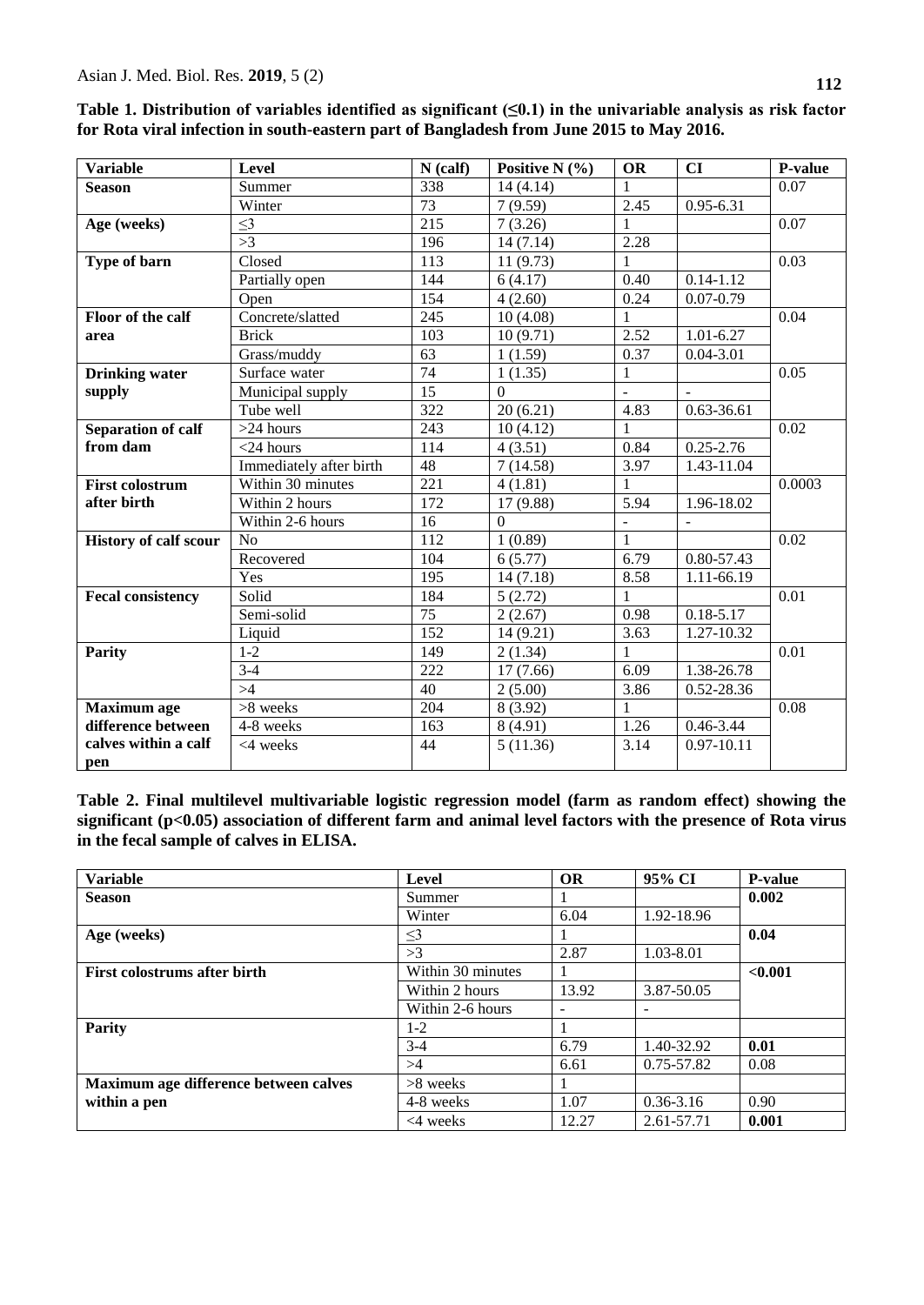#### **4. Discussion**

We estimated the overall prevalence of rotavirus infection in the feces of clinically diarrheal or non-diarrheal (with and without history of diarrhea) calves of less than 6 weeks of age. Overall prevalence was observed as 5.11% where diarrheal calves were more prone to infection (7.18%) than non-diarrheal calves (0.89%). Among the clinically non-diarrheic calves-the calves having previous history of diarrhea showed significantly higher infection level than those having no history of diarrhea in the past  $(5.77\% \text{ vs. } 0.89\%$ , P value=0.02) (Table 1). This result matches with the previous findings of rotaviral infection in different regions of Bangladesh by various researchers. For instance, [Samad and Ahmed \(1990\)](#page-9-15) reported 12% and 3% prevalence in diarrheic and non diarrheic calves, respectively. Similarly, Selim et al., (1991) studied the rotaviral infection in buffalo calves and estimated the overall prevalence as 7%, and diarrheic and non diarrheic calves as 7.2% and 6.3%, respectively. Remarkably, the prevalence of this viral infection was found much more higher in other countries around the world than our study, e.g. 11 to 45% in India (Rai *[et al.,](#page-9-16)* 2011), 15% in Vietnam [\(Kyle, 2007\)](#page-9-0), 16.7% in Japan [\(Fukai](#page-8-12) *et al.,* 1998), 17% in Brazil [\(Alfieri](#page-8-13) *et al.,* 2006), 42% in Britain [\(Reynolds](#page-9-10) *et al.,* 1986), 79.9% in Australia (Izzo *[et al.,](#page-8-14)* 2011). The intra and inter country differences in the prevalence of this infection might have been influenced by different factors that changes between regions including spatial, temporal, management and host related factors as well as by the factors that might vary between studies including study design, sample size, analytical strategy and crucially by the sensitivity of the diagnostic tests used.

This study also provides an inclusive analysis of risk factors responsible for the presence of rotavirus in calf feces in the study area. The odds of detecting rotavirus in calves in >3 weeks of age group was higher (OR=2.87; 95% CI, 1.03-8.01; P=0.04) compared to  $\leq$  3 weeks age group. Higher susceptibility in  $>$ 3 weeks age calves was also observed by [Garcıa](#page-8-14) *et al.* (2000) who stated highest prevalence in 22-30 days group (44.8%) in contrast to other groups: 1-7 days (15.6%), 8-14 days (12.3%) and 15-21 days (13.2%). However, the relation of age of calves with the prevalence of rotaviral infection is not consistent as some of the previous studies demonstrated higher frequency (33.77%) in 8-14 days old age group compared to other age groups: 19.23%, 0% and 11.11% in 1-7, 15-21, 22-30 days of age, respectively [\(Ammar](#page-8-15) *et al.,* 2014). Furthermore, there is evidence that calves develop resistance against rotavirus with progression of age (Tzipori *et al.,* 1981) and usually the clinical outcome is rare in older calves than in one month of age and it is more common in second week of life [\(Woode and Bridger, 1975;](#page-9-15) [Acres and Babiuk, 1978;](#page-7-1) [Bridger and Pocock, 1986\)](#page-8-16). However, Some strains are able to cause infection in calves at any age [\(Bridger and Pocock, 1986\)](#page-8-16) and a study from United Kingdom demonstrated the clinical phase of rotavirus in colostrum-deprived and gnotobiotic calves of up to 56 days of age [\(Woode and Bridger, 1975\)](#page-9-15). To understand the discrepancies in influence of age in the present study with some other previous studies, it is crucial to characterize the strains of the agent responsible in the study area. Furthermore, it is essential to reveal if there is any genetic mutation that might alter the transmission dynamics of the virus.

Season was identified as a vital factor for rotavirus infection in calves of the study area. Calves less than 6 weeks of age if were exposed to winter weather had significantly increased risk (OR=6.04; 95% CI, 1.92-18.96; P=0.002) of rotavirus infection compared to that exposed to summer weather. Higher chance of rotaviral infection in winter was also observed by Ahmed (1990) and Trotz-Williams *et al.* (2007) where 16.7% and 31% prevalence in winter season compared to 9.1% and 22% in summer were estimated. Increased risk of rotaviral infection during winter season might be explained as the increased survivability of the virus at low temperature and relative humidity [\(Brandt](#page-8-17) *et al.,* 1982; [Nourmohammadzadeh](#page-9-17) *et al.,* 2012; [Asadi](#page-8-18) *et al.,* 2015). Additionally, the titer of IgG concentration in colostrums which had been claimed to act as protective factor against such infection in calves becomes lower in winter compared to other seasons [\(Gulliksen](#page-8-19) *et al.,* 2008).

We observed significant relationship between times of first intake of colostrums after birth with rotavirus infection in calves. The odds of having the infection were 13 times higher  $(95\% \text{ CI}, 3.87\text{-}50.05; \text{P}=\langle 0.001 \rangle$ when calves were provided colostrums after 30 minutes to 2 hours of birth compared to within 30 minutes. Prior perception is that colostrums carry specific anti-rotaviral immunoglobulins that protects infection of rotavirus and diarrhea [\(Radostitis](#page-9-14) *et al.,* 2000). It was found that when colostrums is collected more than 2 hours after calving, the colostral IgG amount declined significantly [\(Morin](#page-9-18) *et al.,* 2010), might be because of the dilutional effects and diffusion of IgG into the systemic circulation of dam if colostrums is not milked out or fed to calves as soon as possible after calving. Moreover the delayed intake of colostrums decreases the absorption of intestinal immunoglobulin and fat soluble vitamins [\(Bellinzoni](#page-8-20) *et al.,* 1989; [Fayer](#page-8-21) *et al.,* 2000; [Bazeley, 2003\)](#page-8-22). Although our results showed more protection in calves when colostrums was taken within 30 minutes of birth in comparison to colostrums intake after 30 minutes to within 2 hours, a linear increase in risk among calves that were provided colostrums between 2-6 hours after birth could not be established because of the absence of positive cases at this level (only 16 calves among 411 belonged to this group).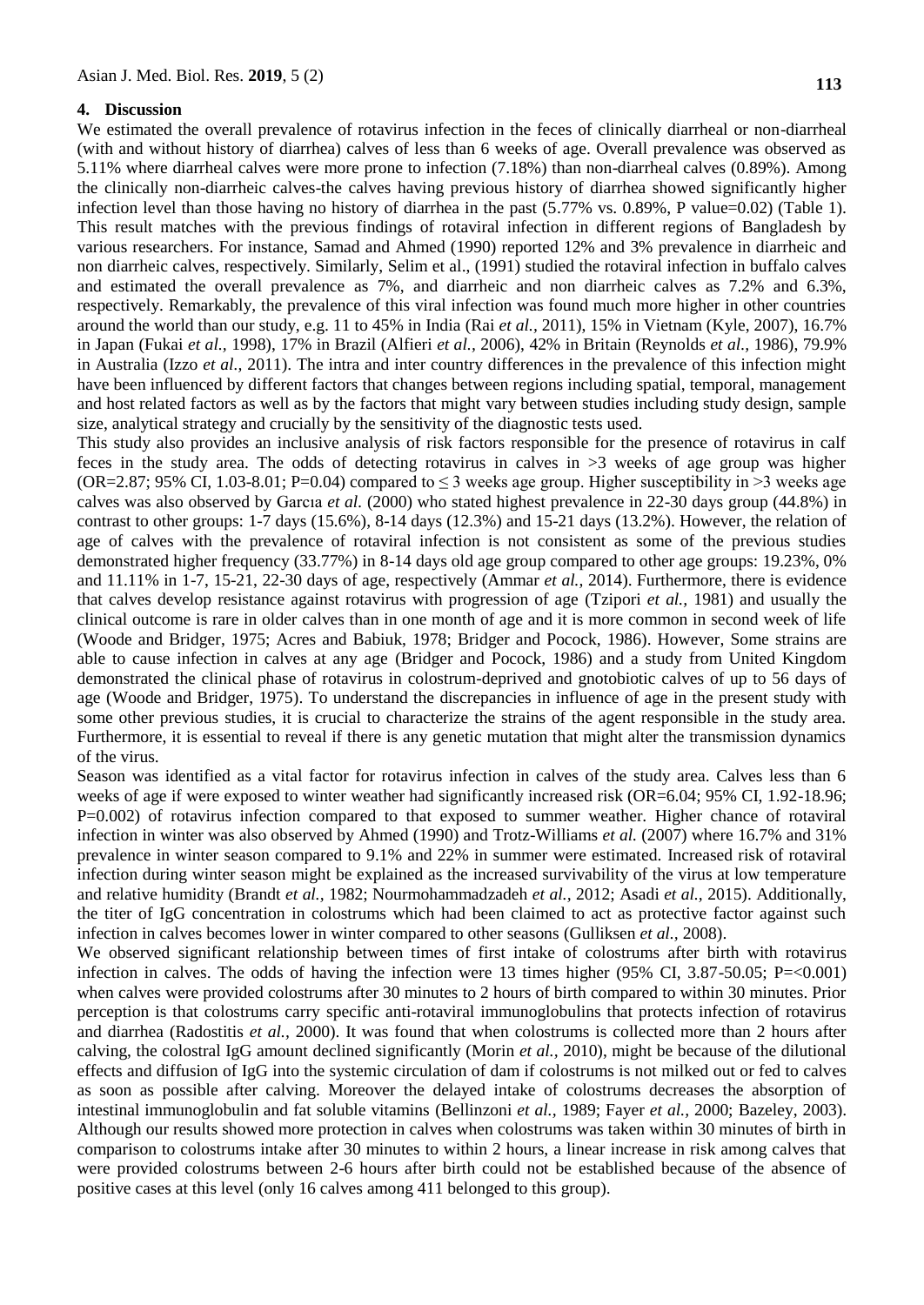We perceived a significant association between parity of dam with rotavirus infection in calves; calves from 3-4 parity was significantly in higher risk (OR=6.79) compared to their low parity counterpart. Some studies suggested that colostrums of cows in their 3<sup>rd</sup> or 4<sup>th</sup> parity or older usually have significantly higher levels of IgG than heifers or 2nd parity cows [\(Gulliksen](#page-8-23) *et al.,* 2009) that might influence the infection status in calves. However, this relationship between parity and colostrum IgG amount was not always obvious [\(Chigerwe](#page-8-24) *et al.*, [2008\)](#page-8-24). Nevertheless, it was suggested that if the dam has not been dry long enough after calving (minimum 4 weeks); it may lower the IgG level in milk that might be a concern for the high parity cows.

We noted that if the maximum age difference between calves within a pen was less than four weeks, the odds of being infected with rotavirus was higher (OR=12.27; 95% CI, 2.61-57.71; P=0.001) in comparison to more than four weeks group. This phenomenon might be explained as if calves with a more or less similar age are housed together they share the similar risk factors (e.g. feeding utensils) and spread infection more easily within the group. However, group housing for calves less than 30 days of age is not recommended and the number of calves per group also needs to be considered (Gulliksen *et al.,* 2009). In a previous study conducted on the same study population observed that single housing for calves is very rare in the study area (6 out of 210 farmers practiced single housing) [\(Chowdhury](#page-8-11) *et al.,* 2017). We did not observe any significant influence of single/group calf housing on being positive to rotavirus infection in the present study, however might be because of very much skewed distribution of the variable. Data regarding number of claves within each house was not collected in the present study that might have incorporated some confounding bias in to the analysis.

Due to hierarchical nature of the data we used random mixed models to evaluate risk factors for the rotavirus infection in calves less than 6 weeks of age. The number of positive samples (21) was far too low to do a powerful multivariable analysis including random effect(s). The final multivariable model contains 5 variables with 108 separate combinations of categories, so many must have no positives at all. This will lead to only high OR"s to be significant (see Table 2) and interactions being non-significant.

We also observed a wide confidence interval for some of the estimates in the final model, might be the effect of using this complex statistical model to a low prevalent infection. However, despite all these limitations, to account the clustering effect of farm, it was worth using a complex model in this study. The sensitivity of ELISA in diagnosis of rotavirus was found low (around 44%) when compared with qRT-PCR in previous studies (Izzo *[et al.,](#page-8-25)* 2012). Though we did not evaluate the sensitivity of ELISA in our study set up, however it might be stated that if the sensitivity was not optimum it might have induced some misclassification bias (false negative) in to the study.

#### **5. Conclusions**

The present study indicates that the circulation of rotavirus in calves in Bangladesh is not very uncommon. We explored a number of risk factors probably contributing to the transmission dynamics of the virus in the study area. Particularly, winter season, more than 3 weeks of age, late colostrums feeding after birth, calves from 3<sup>rd</sup> and  $4<sup>th</sup>$  parity and less age difference between the calves within a pen were associated with increased odds of presence of rotavirus in calf feces. Information regarding the disease burden and its associated risk factors might benefit the dairy farmers through targeted allocation of resources for controlling the situation. However, identification of circulating genotypes is essential for development of more specific preventive strategies and future immunization approach. Finally, along with rotavirus, a comprehensive study on neonatal calf diarrhea attributable to other potential enteropathogens is needed to be executed to apply a coordinated control program efficiently to reduce resulted calf mortality in the study area.

#### **Acknowledgements**

This work was supported by Higher Education Quality Enhancement Project (CP: 3220) of the University Grants Commission of Bangladesh.

#### **Conflict of interest**

None to declare.

#### **References**

<span id="page-7-1"></span>Acres S and LA Babiuk, 1978. Studies on rotaviral antibody in bovine serum and lacteal secretions, using radioimmunoassay. J. Am. Vet. Med. Assoc., 173: 555-559.

<span id="page-7-0"></span>Al-Robaiee IA and MI Al-Farwachi, 2013. Prevalence of rotaviral infection in diarrheic neonatal calves in Mosul city, Iraq. Vet. World, 6: 538-540.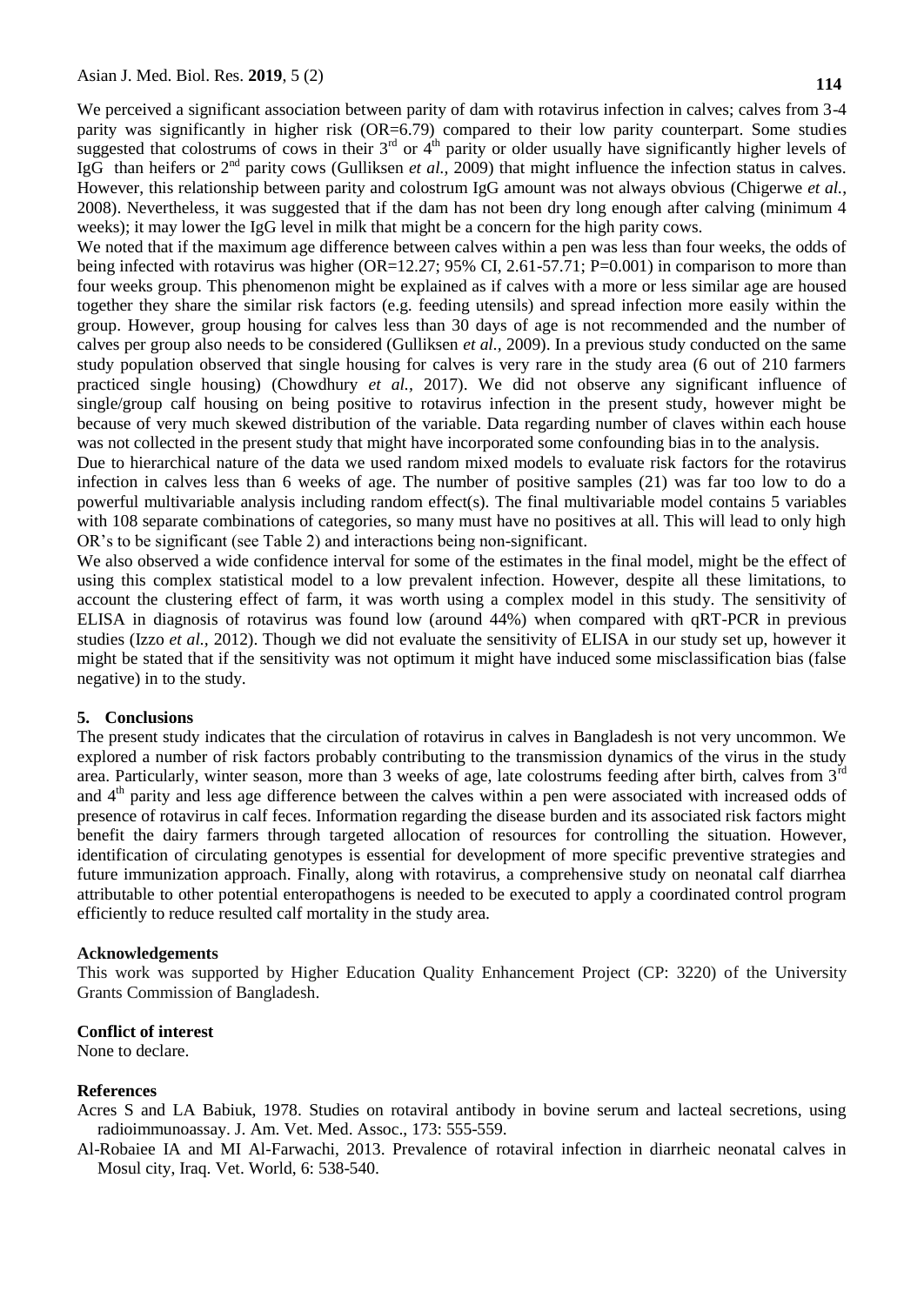- <span id="page-8-10"></span>Alam MN, MM Alam, N Nahar and N Kobayashi, 2013. Molecular epidemiological studies on rotavirus infection causing severe diarrhea in human, animals and poultry. Bangladesh J. Vet. Med., 9: 167-175.
- <span id="page-8-13"></span>Alfieri AA, ME Parazzi, E Takiuchi and KC Médici, 2006. Frequency of group A rotavirus in diarrhoeic calves in Brazilian cattle herds, 1998–2002. Trop. Anim. Health Prod.,38: 521-526.
- <span id="page-8-15"></span>Ammar SSM, K Mokhtaria, BB Tahar, AA Amar, BA Redha, B Yuva, HS Mohamed, N Abdellatif and B Laid, 2014. Prevalence of rotavirus (GARV) and coronavirus (BCoV) associated with neonatal diarrhea in calves in western Algeria. Asian Pac. J. Trop. Biomed., 4:318-322.
- <span id="page-8-2"></span>Anh PH, JJ Carrique-Mas, N Van, N Cuong, NT Hoa, NL Anh, VB Hien, MA Rabaa, J Farrar, S Baker and JE Bryant, 2014. The prevalence and genetic diversity of group A rotaviruses on pig farms in the Mekong Delta region of Vietnam. Vet. Microbiol., 170: 258-265.
- <span id="page-8-18"></span>Asadi AH, M Baghinezhad and H Asadi, 2015. Neonatal calf diarrhea induced by rotavirus and coronavirus. Int. J. Biosci., 6: 230-236.
- <span id="page-8-6"></span>Basera SS, R Singh, N Vaid, K Sharma, S Chakravarti, and Y Malik, 2010. Detection of rotavirus infection in bovine calves by RNA-PAGE and RT-PCR. Indian J. Virol., 21: 144-147.
- <span id="page-8-22"></span>Bazeley K, 2003. Investigation of diarrhoea in the neonatal calf. In Pract., 25: 152-159.
- <span id="page-8-20"></span>Bellinzoni R, J Blackhall, N Baro, N Auza, N Mattion, A Casaro, J La Torre, E Scodeller, 1989. Efficacy of an inactivated oil-adjuvanted rotavirus vaccine in the control of calf diarrhoea in beef herds in Argentina. Vaccine, 7: 263-268.
- <span id="page-8-9"></span>Bendali F, H Bichet, F Schelcher and M Sanaa, 1999. Pattern of diarrhoea in newborn beef calves in south-west France. Vet. Res., 30: 61-74.
- <span id="page-8-17"></span>Brandt C, H Kim, W Rodriguez, J Arrobio, B Jeffries and R Parrott, 1982. Rotavirus gastroenteritis and weather. J. Clin. Microbiol., 16: 478-482.
- <span id="page-8-16"></span>Bridger J and D Pocock, 1986. Variation in virulence of bovine rotaviruses. J. Hyg., 96: 257-264.
- <span id="page-8-1"></span>Chauhan R and N Singh, 1996. Epidemiology of rotavirus infection in calves in India. Int. J. Anim. Sci., 11: 221-223.
- <span id="page-8-24"></span>Chigerwe M, JW Tyler, LG Schultz, JR Middleton, BJ Steevens and JN Spain, 2008. Effect of colostrum administration by use of oroesophageal intubation on serum IgG concentrations in Holstein bull calves. Am. J. Vet. Res., 69: 1158-1163.
- <span id="page-8-11"></span>Chowdhury S, SR Barua, TM Rakib, MM Rahman, T Ferdushy, MA Hossain, MS Islam and M Masuduzzaman, 2017. Survey of calf management and hygiene practices adopted in commercial dairy farms in Chittagong, Bangladesh. Adv. Anim. Vet. Sci., 5: 16-22.
- <span id="page-8-8"></span>De Rycke J, S Bernard, J Laporte, M Naciri, M Popoff and A Rodolakis, 1986. Prevalence of various enteropathogens in the feces of diarrheic and healthy calves. Ann. Rech. Vet., 17: 159-168.
- <span id="page-8-7"></span>De Verd Er, 2006. Infektionspanoramat vid diarreer hos svenska kalvar. Svensk Veterinartidning, 58: 29.
- <span id="page-8-3"></span>Dhama K, R Chauhan, M Mahendran and S Malik, 2009. Rotavirus diarrhea in bovines and other domestic animals. Vet. Res. Commun., 33: 1-23.
- <span id="page-8-21"></span>Fayer R, U Morgan and SJ Upton, 2000. Epidemiology of Cryptosporidium: transmission, detection and identification. Int. J.Parasitol., 30: 1305-1322.
- <span id="page-8-12"></span>Fukai K, T Sakai and H Kamata, 1998. Distribution of G serotypes and P genotypes of bovine group A rotavirus isolated in Japan. Aus. Vet. J., 76: 418-422.
- <span id="page-8-4"></span>Gachanja E, J Buza and P Petrucka, 2015. Prevalence of Group A Rotavirus in Piglets in a Peri-Urban Setting of Arusha, Tanzania. J. Biosci. Med., 4: 37-44.
- <span id="page-8-0"></span>Garcıa A, J Ruiz-Santa-Quiteria, J Orden, D Cid, R Sanz, M Gómez-Bautista and R De la Fuente, 2000. Rotavirus and concurrent infections with other enteropathogens in neonatal diarrheic dairy calves in Spain. Comp. Immunol. Microbiol. Infect. Dis., 23: 175-183.
- <span id="page-8-19"></span>Gulliksen S, K Lie, L Sølverød and O Østerås, 2008. Risk factors associated with colostrum quality in Norwegian dairy cows. J. Dairy Sci., 91: 704-712.
- <span id="page-8-23"></span>Gulliksen SM, KI Lie, T Løken and O Østerås, 2009. Calf mortality in Norwegian dairy herds. J. Dairy Sci., 92: 2782-2795.
- <span id="page-8-25"></span>Izzo M, P Kirkland, X Gu, Y Lele, A Gunn and J House, 2012. Comparison of three diagnostic techniques for detection of rotavirus and coronavirus in calf faeces in Australia. Aus. Vet. J., 90: 122-129.
- <span id="page-8-14"></span>Izzo M, P Kirkland, V Mohler, N Perkins, A Gunn and J House, 2011. Prevalence of major enteric pathogens in Australian dairy calves with diarrhoea. Aus. Vet. J., 89: 167-173.
- <span id="page-8-5"></span>Jindal S, N Maiti and M Oberoi, 2000. Genomic diversity and prevalence of Rotavirus in cow and buffalo calves in northern India. Rev. Sci. Tech. (International Office of Epizootics), 19: 871-876.